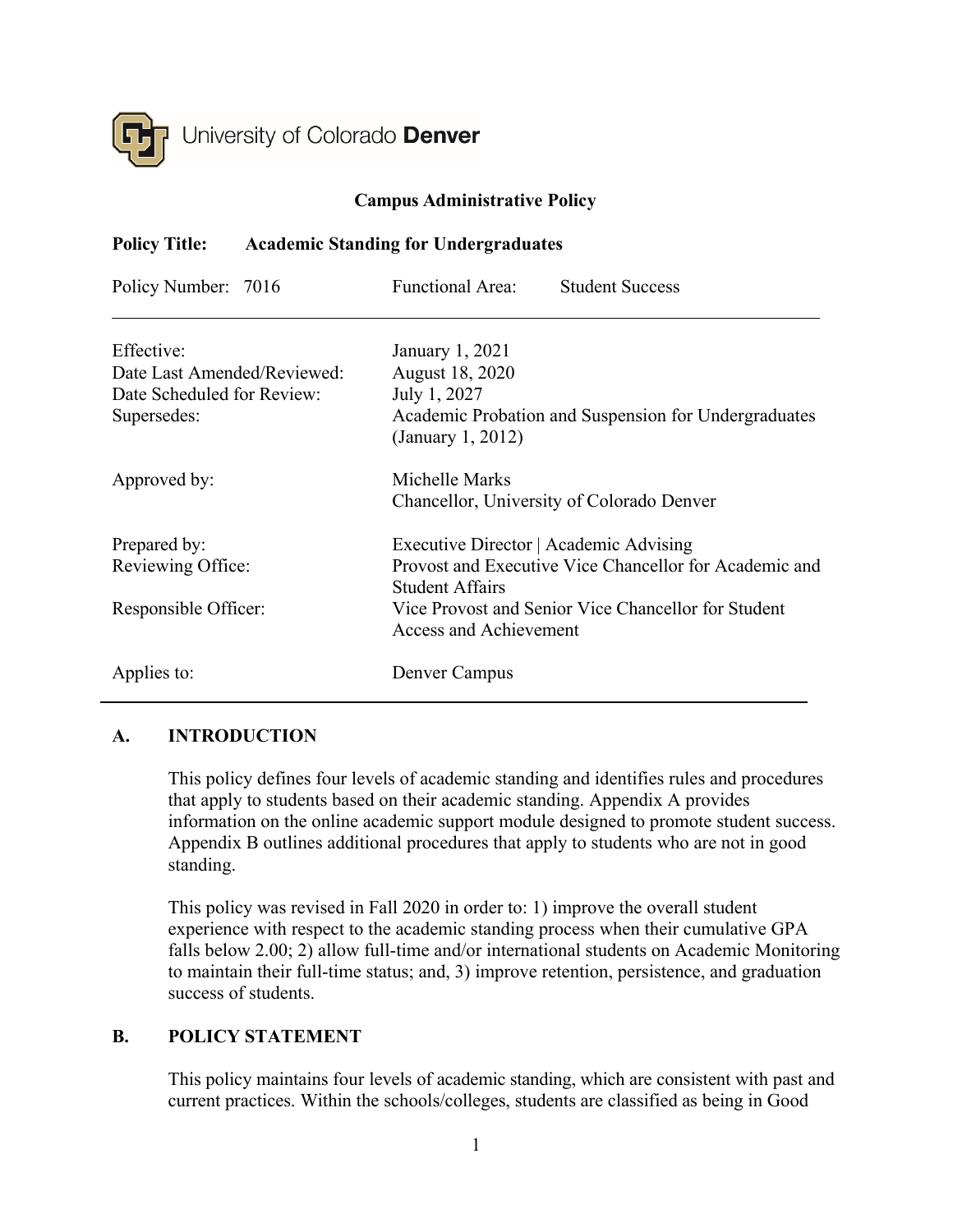Standing or on Academic Warning, Academic Monitoring, or Academic Suspension. A student has five attendance semesters or 30 hours to improve their cumulative CU GPA to 2.00.

- 1. Good Standing
	- a. Student's cumulative CU GPA is at or above 2.00.
- 2. Academic Warning (reference Appendix B)
	- a. Student's cumulative CU GPA falls below 2.00.
	- b. Student notified via university email of status.
	- c. Student must complete Academic Support Module (online tool described in Appendix A).
	- d. Once cumulative CU GPA reaches 2.00 or better, student is considered "In Good Standing."
- 3. Academic Monitoring (reference Appendix B)
	- a. If a student on Academic Warning is unable to achieve a 2.00 semester GPA or higher in any given semester, student will be placed on "Academic Monitoring" and notified via university email.
	- b. A student on Academic Monitoring is restricted to a maximum course load of 13 credits in spring and fall semesters and 7 credits in summer semester until their cumulative GPA is at or above 2.00.
	- c. A student on Academic Monitoring must meet with their academic advisor each semester before registering for classes.
- 4. Academic Suspension (reference Appendix B)
	- a. A student on Academic Monitoring who does not meet the 2.00 minimum semester GPA will be placed on Academic Suspension.
	- b. A student's Academic Suspension status is permanently indicated on their official University of Colorado transcript.
	- c. The minimum duration of Academic Suspension is for a period of one year (three semesters, including summer term).
	- d. A student placed on Academic Suspension will be unable to take courses from any CU campus while the suspension is in place.
	- e. Should a student be placed on Academic Suspension while registered for the next semester, they will be administratively dropped from their next semester's courses.
	- f. After the one-year suspension period has elapsed, a student must petition the appellate committee (of the school or college they wish to enter) for readmission and meet and document at least one of the following criteria:
		- 1) Attendance at another regionally-accredited college/university where they earned a minimum cumulative GPA of 2.75 in transferable credit.
		- 2) Explain in writing their previous academic difficulty, demonstrate what has changed, and how readmission will allow them to achieve and maintain good academic standing.
	- g. If student is granted readmission and their CU GPA is below a 2.00, they will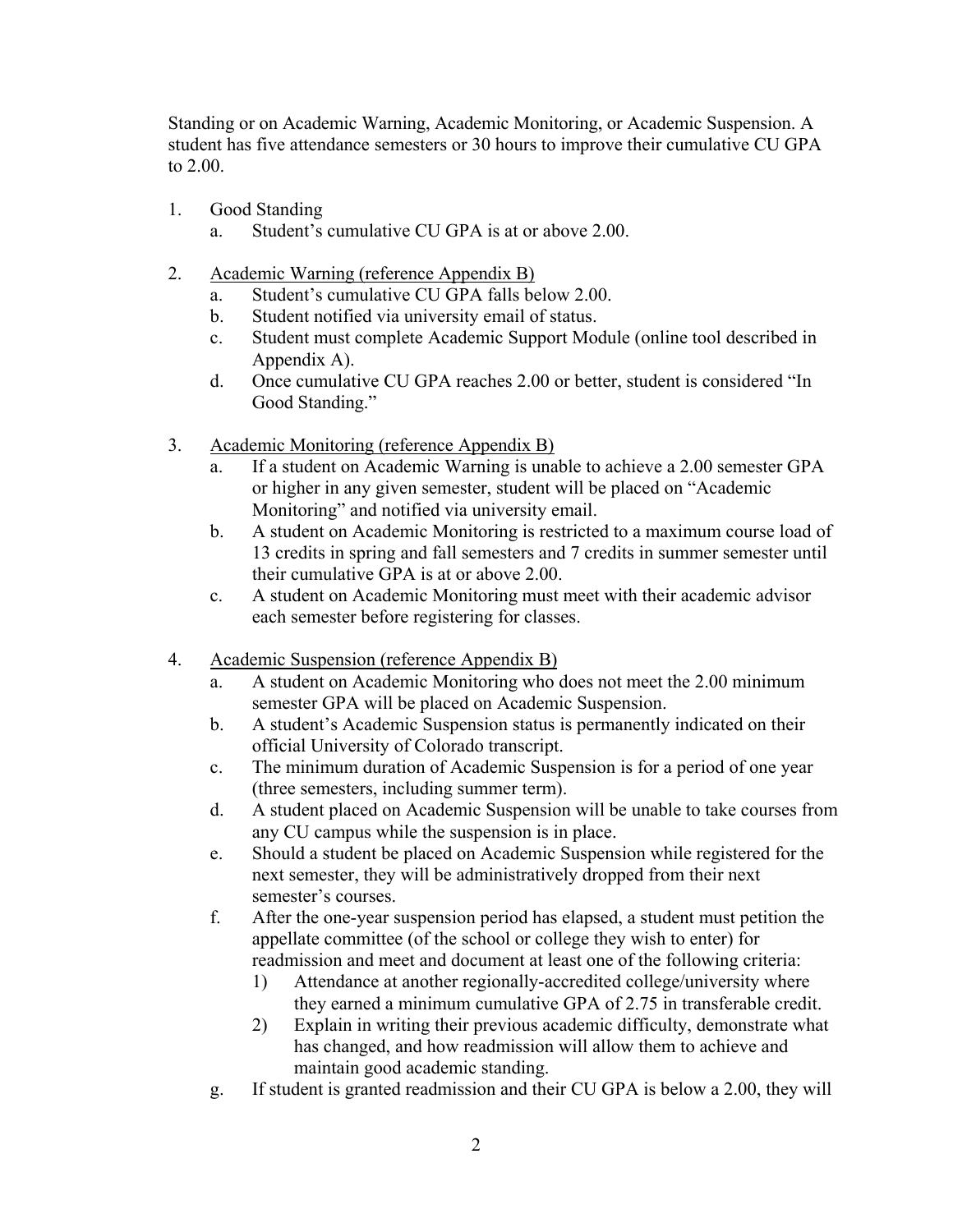be readmitted on Academic Monitoring. A student must meet the minimum term GPA requirement for Academic Monitoring every semester until their cumulative CU GPA is at least a 2.00.

# **Notes**

1. Dates of official enactment and amendments:

August 15, 2010: Adopted / Approved by the Provost January 1, 2011: Amended January 1, 2012: Amended February 1, 2019: Reformatted September 2, 2020: Revised & Reissued by the Chancellor

2. History:

January 1, 2011:

- Added definition of "Early Action" and of "flag" on student record. February 1, 2019:
- Reformatted to reflect a Campus-wide effort to recast and revitalize various campus policy sites into a standardized and more coherent set of chaptered policy statements organized around the several operational divisions of the university.

September 2, 2020:

- Extensive revision:
	- 1) Changed the intervention from paper format to online Academic Support Module (ASM);
	- 2) Kept the ASM intervention at the Academic Warning level of academic standing;
	- 3) Renamed/consolidated levels of academic standing to better communicate supportive intent;
	- 4) Increased the capped credit hours for level two (i.e., Academic Monitoring) from 7 to 13 to support full-time enrollment for students;
	- 5) Lowered the required 2.3 semester GPA to 2.0 semester GPA.
- Extensive research analysis of data from 11 of CU Denver's peer institutions, and 4 "non-peer" institutions and analysis of fall  $2011 - 2017$  probation/suspension freshman cohort data, informed many of the changes contained in this policy revision. This Institutional research and analysis of cohort data informed the decisions to:
	- 1) Increase the attempted semester credit limit to 13 credit hours;
	- 2) Implement a change to make a semester GPA of 2.00 as the best practice/standard for achieving a requirement to be in good academic standing;
	- 3) Confirmed the need for an improved academic support module.

March 2, 2021:

- Revision to Section B.3.b and Appendix B for the purpose of clarification only.
- 3. Initial Policy Effective Date: August 15, 2010
- 4. Cross References/Appendix:
	- Appendix A, Academic Support Module
	- Appendix B, Procedural Considerations
	- [Campus Policy 7037, Grade Forgiveness](https://www.ucdenver.edu/faculty_staff/employees/policies/Policies%20Library/7XXX%20Student%20Affairs/7037%20-%20Grade%20Forgiveness.pdf)
	- [Campus Policy 7040, Fresh Start](https://www.ucdenver.edu/faculty_staff/employees/policies/Policies%20Library/7XXX%20Student%20Affairs/7040%20-%20Fresh%20Start.pdf)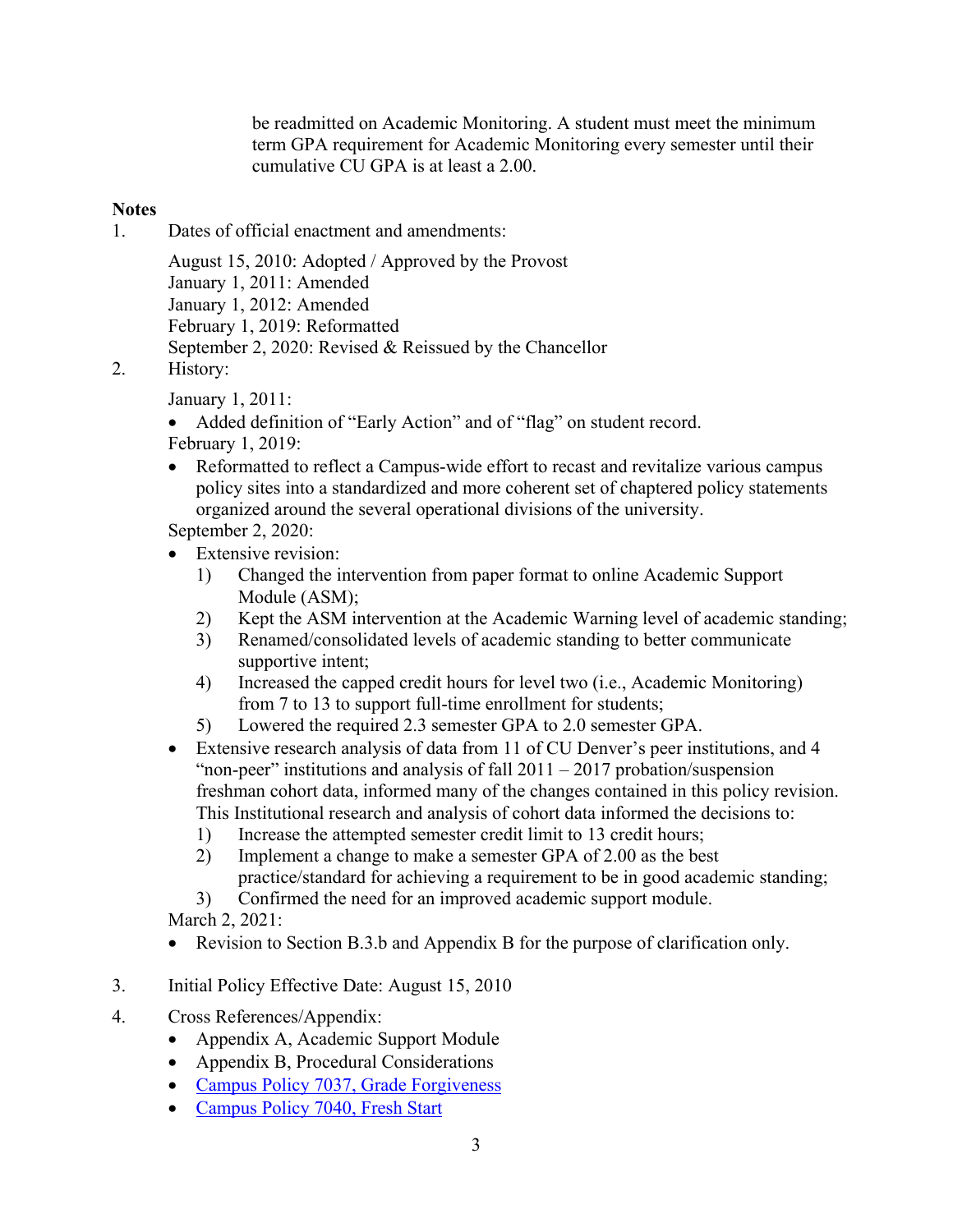# **APPENDIX A: SUPPLEMENTAL MATERIAL Online Academic Support Module**

Based on past experience, the paper-driven and contractual Academic Success Plan was removed from the academic probation process and replaced with an accessible and more robust online module. The module was developed with student development and learning in mind and aims to help students attain higher levels of academic success and deeper personal growth. It will aid students in preparing a concrete action plan that they must submit to their academic advisors. The action plan will effectively enhance their learning and connect them with the many resources available to them on campus. It will also increase awareness around newer university policies, such as Campus Policy 7037: Grade Forgiveness, which may help them improve their GPAs. Implementation of an online module will also improve the business practices for the academic units and centralized offices to better track and support students on academic warning.

## **Outcomes**

- Empower students through self-guided strength-based reflection and informational modules that align with the academic standing policy
- Connect students with targeted university resources
- Increase retention and graduation rates through an accessible and educational coursebased process
- Prevent progression towards suspension with a required intervention process

## **Outline of Canvas Course**

- I. Introduction to Online Module
	- a. Short video to welcome students to the module message from the Executive Director of Academic Advising and advising representative from student's school/college/advising unit.
	- b. Positive and informative message defining probation and the Canvas course
- II. Section 1 1 Self-Reflection Exercise
	- a. Complete self-reflection exercise and submit responses (written, audio or voice)
	- b. Goal Identifying obstacles and hardships contributing to academic performance
		- i. Identifying obstacles that are self-selected by a series of questions 1. Possibly a resource notification process that alerts outreach from
			- specific resources
- III. Section 2 Review of Campus Resources
- IV. Resources are grouped by resource type and hyperlinked to respective websites
- V. Section 3 Campus Policy 7037: Grade Forgiveness and grade point average review
- VI. Section 4 Build and Submit an Action Plan
	- a. Goal Students will create an action plan utilizing SMART goals
		- i. **S - Specific:** Make your goal as specific as possible Example: I will have a 2.5 cumulative GPA

**M - Measurable:** Be sure that your goal is measurable

Example: I will be able to measure whether I have achieved my desired GPA at the end of the semester.

**A - Attainable:** Set goals that you can achieve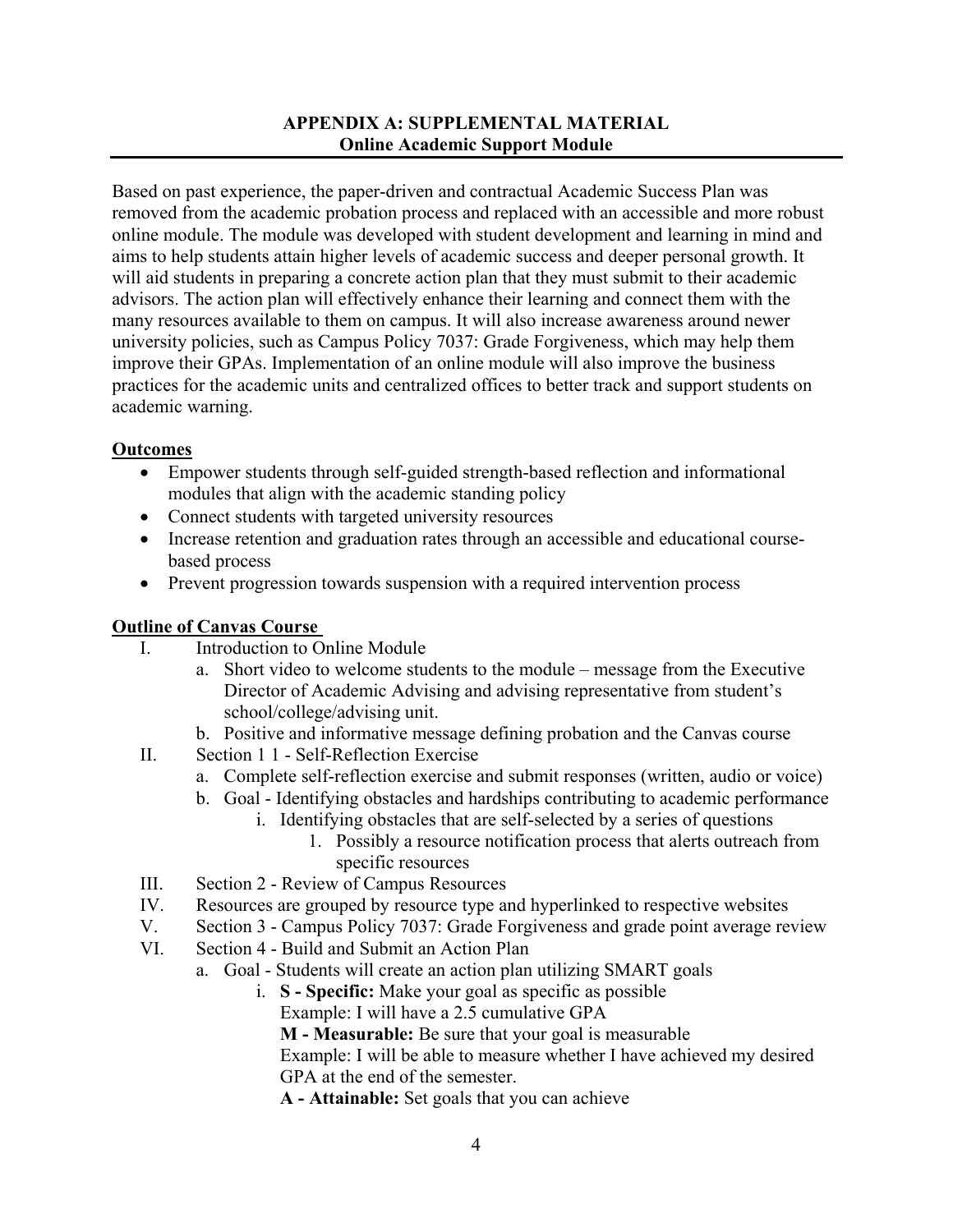Example: I have done the math and know that a 2.5 cumulative GPA by the end of the semester is possible.

**R - Realistic:** Set goals that are realistic

Example: I can achieve a 2.5 cumulative GPA if I earn 4 Bs and 1 C this semester.

**T - Timely:** Establish a timeline for reaching your goal

Example: I can achieve my goal by the end of the semester

- b. Submit short write-up, video, or audio response through Canvas course
	- i. Action Plan that also mention two campus resources that you will reach out to

## **Additional Information**

- Modules are intended to be short and timely
- Videos may have the capabilities to include subtitles and/or captions

### **Procedures**

### **Academic Warning Entails**:

## **1. Student Completes Academic Support Module (ASM)**

The ASM will be housed in Canvas, which students can access through their student portal, UCDAccess. The goals of the ASM are to improve retention and graduation of students on probation by a) introducing them to valuable campus resources, b) informing them of campus policies such as Grade Forgiveness, and c) establishing a supportive relationship with their assigned academic advisor as well as the Executive Director of Academic Advising. The module can be completed in roughly one hour or less.

The ASM informs students of the availability of the Office of Financial Aid & Scholarship and/or the Office of International Student & Scholar Services, as applicable, to discuss ramifications of academic probation. Upon completion of the ASM, students are able to register as usual through their student portal.

#### **Three Major Components of the ASM**

- a) A self-reflection exercise that allows students to honestly identify personal or other challenges that may have contributed to their academic status.
- b) Identification of campus resources that they can reach out to for additional support.
	- 1) Discuss campus resources that may aid in promoting their future academic success
	- 2) Inquire into the details of relevant campus resources
	- 3) Explore connection between Resource services and their needs/interests
- c) The development of a personalized action plan for getting back on good academic standing will include: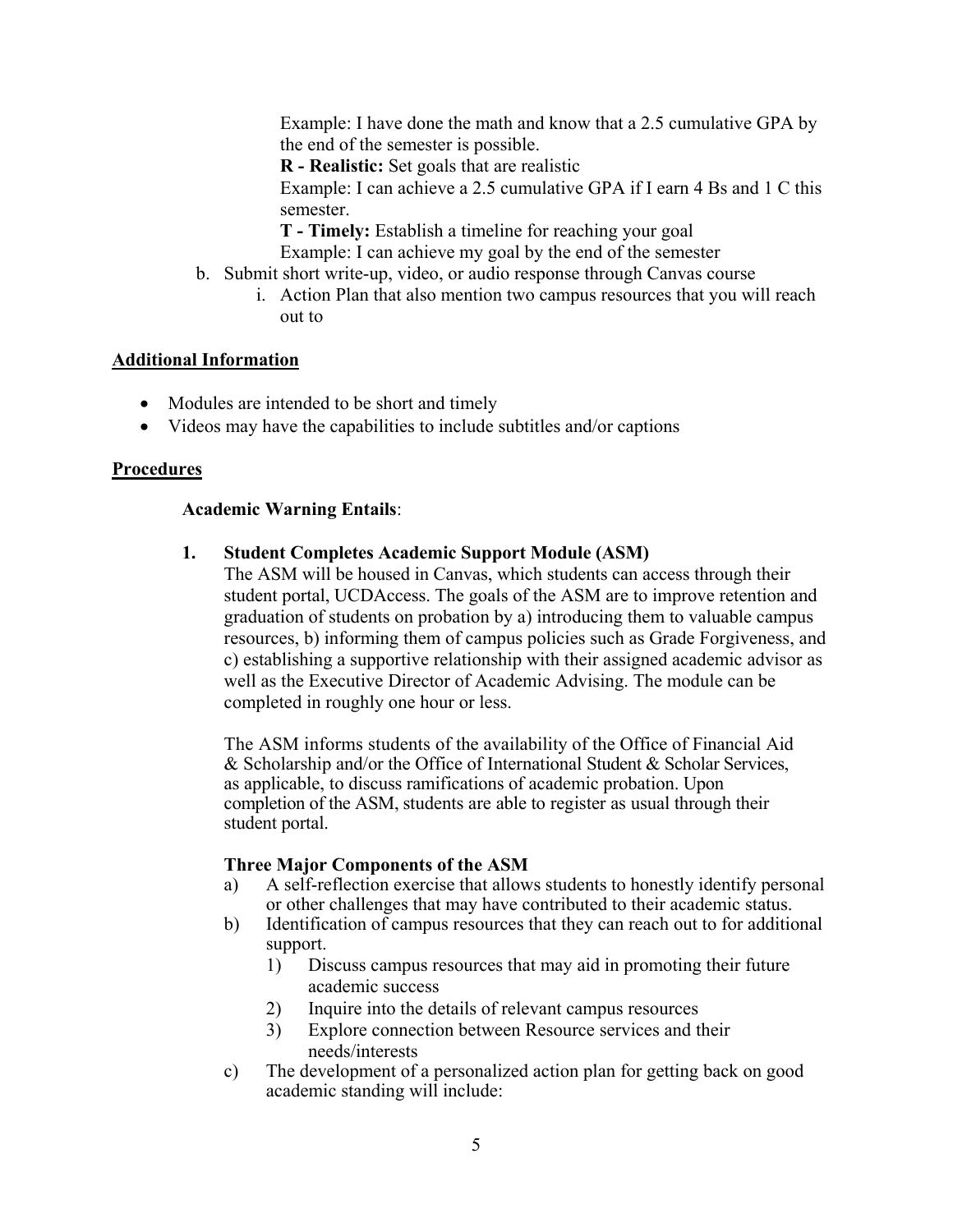- 1) Outline of next-step activities, relevant campus resources to seek out, and related timeline/deadlines
- 2) Identify methods for measuring the outcomes
- 3) Date for follow-up appointment with their advisor, as appropriate
- 4) Plans can be submitted in written, audio or video form and are submitted through the ASM
- **2. Upon submission of the Action Plan, a student's assigned advisor will**
	- a) Utilize common rubric to assess the student's action plan and conduct a thoughtful review.
	- b) Submit feedback to student's action plan. Advisor feedback can be in written, video or audio form.
	- c) Advisors must review students' action plans and offer their feedback and assessment of plans within 2 weeks from the time of student submission.
	- d) Advisors will utilize common scoring metric to review students' action plans to determine whether they have met the requirement or if their plan is still developing. If the latter, advisor will state what is missing from the plan and encourage students to address the issue(s) prior to resubmitting their plan.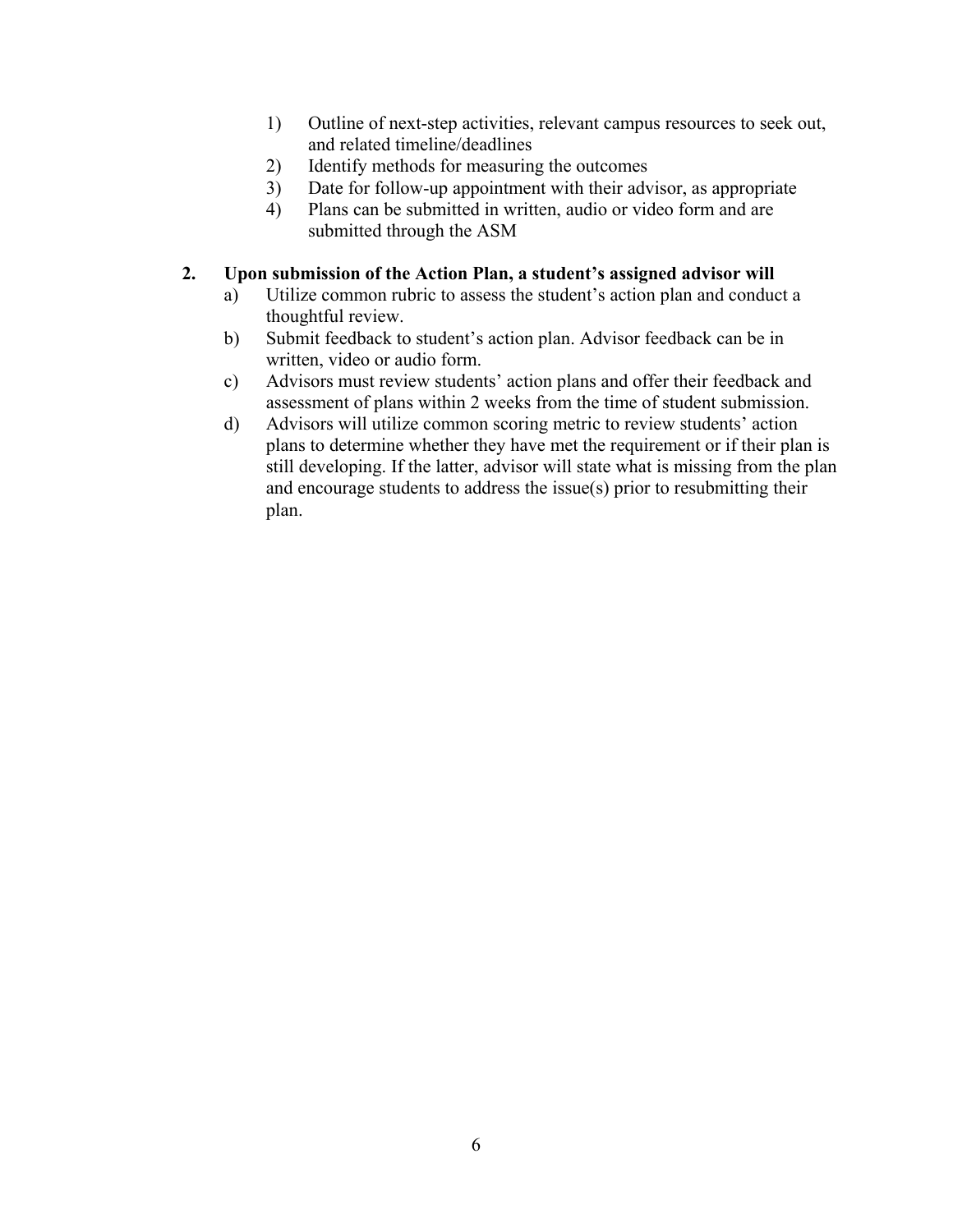# **APPENDIX B: ADDITIONAL PROCEDURES**

The following process steps are completed as indicated for the different levels and situations. These could change over time:

### **Academic Warning:**

- 1. Registrar's office places service indicator on student's registration (via batch update process) each semester.
- 2. Once cumulative GPA reaches 2.00 or better, student is considered in good standing and advising service indicators are no longer placed on student's registration.

### **Academic Monitoring:**

- 1. Students meeting with their academic advisor each semester is enforced through a service indicator.
- 2. Registrar's office places service indicator on student's registration (via batch update process) each semester.
- 3. Once cumulative GPA reaches 2.00 or higher, student is considered in good standing and advising service indicators are no longer placed on student's registration.
- 4. For spring and fall semesters, students can enroll in up to 13 credit hours and wait list for up to 6 credit hours (for a combined total of 19 credit hours) before wait lists are eliminated. Once wait lists are eliminated, the maximum number of enrolled credits for the semester is 13 credits.

For summer semester, students can enroll in up to 7 credit hours and wait list for up to 4 credit hours (for a combined total of 11 credit hours) before wait lists are eliminated. Once wait lists are eliminated, the maximum number of enrolled credits for the semester is 7 credits.

#### **Academic Suspension:**

1. Should a student be placed on Academic Suspension while registered for the next semester, the Registrar's office will administratively drop the student from their courses after receiving instructions to do so from the student's advisor after they have reviewed the Academic Standing report. At that time, advisors submit their list of edits/corrections, including students who need classes dropped, to the Registrar's Office for processing.

#### **Academic Performance-Related Procedures**

Early Action (program to identify students' academic difficulties early in the semester)

- 1. Student's faculty member notifies academic advising units of academic difficulties via Progress Reports and Action in the Navigate system.
- 2. Navigate issues automated emails to notify students of their Early Action(s) and encourages students to make an appointment with their assigned advising units.